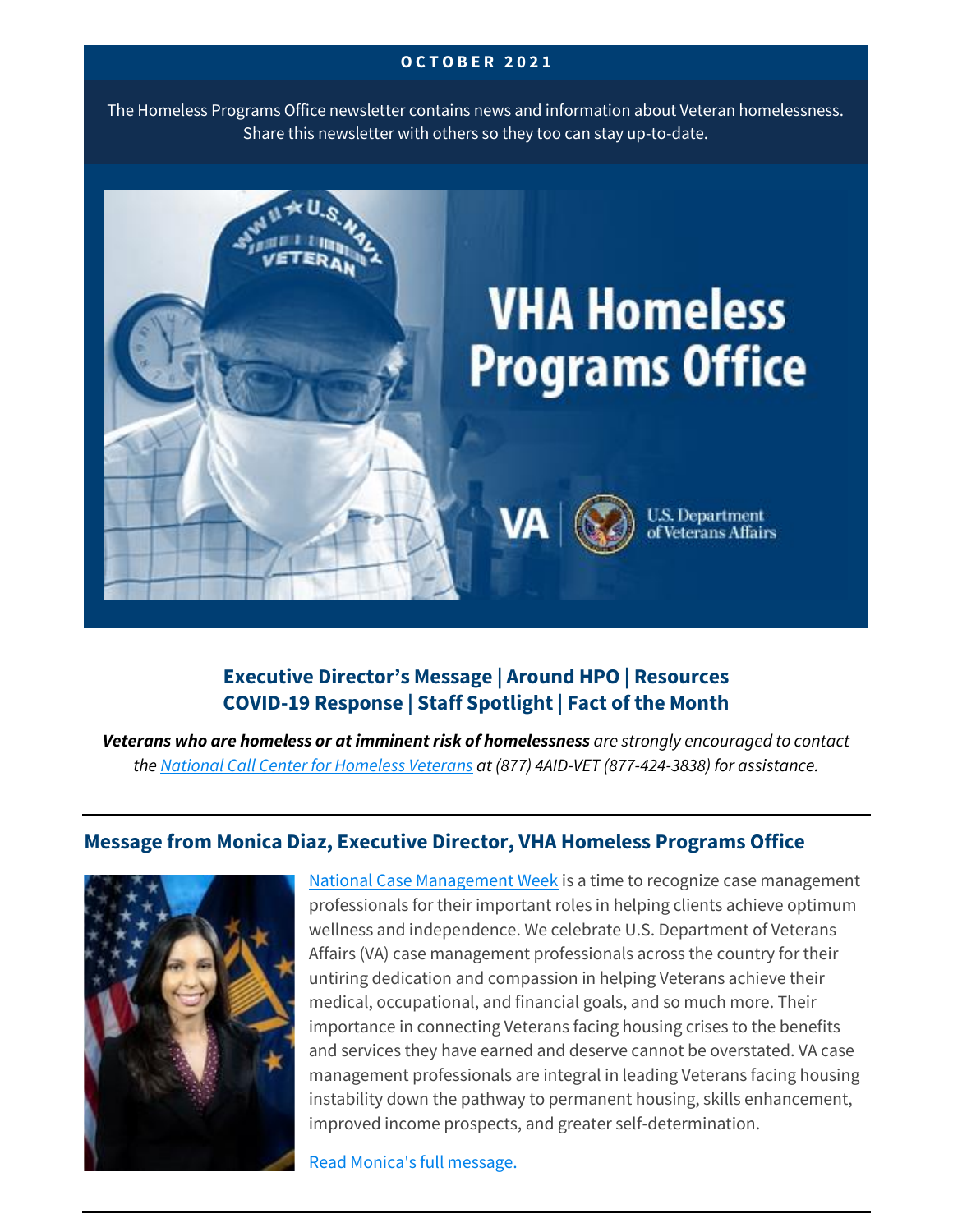#### **[Resources for Veterans in Crisis: Suicide and Homelessness Prevention Facebook Live Recap](https://ms-my.facebook.com/VeteransAffairs/videos/resources-for-veterans-and-families-in-crisis-preventing-suicide-and-homelessnes/599526601210013/)**



In observance of Suicide Prevention Awareness Month in September, HPO hosted a [Facebook Live](https://ms-my.facebook.com/VeteransAffairs/videos/resources-for-veterans-and-families-in-crisis-preventing-suicide-and-homelessnes/599526601210013/) event to share information about the causes of suicide and homelessness among Veterans, how current events have exacerbated the risk of housing instability and suicide, and how to connect Veterans to housing resources and VA mental health services.

# **Around HPO**

### **[Video on HUD-VASH: Providing Safe Housing and Supportive Services for Veterans](https://youtu.be/cYgCgyZMppM)**

VA recently produced a *[video](https://www.youtube.com/watch?v=cYgCgyZMppM)* educating viewers about the Housing and Urban Development-VA Supportive Housing (HUD-VASH) program, including how it combines [HUD Housing Choice Vouchers](https://www.hud.gov/topics/housing_choice_voucher_program_section_8) with [VA](https://www.va.gov/homeless/hud-vash.asp)  [supportive services](https://www.va.gov/homeless/hud-vash.asp) to help Veterans experiencing homelessness find and sustain permanent housing. If you are a property manager or landlord interested in helping end homelessness among Veterans, click [here](https://www.va.gov/homeless/stakeholders.asp) to learn more about the HUD-VASH program and how to participate.



We also encourage concerned citizens and our partner organizations to spread awareness of homelessness resources available to Veterans by sharing the video on their digital channels.

### **[Supportive Services for Veteran Families Program Update -](https://www.va.gov/opa/pressrel/pressrelease.cfm?id=5709) Shallow Subsidy Expansion**



As eviction bans and other COVID-19 related renter protections end, tenants across the country may be at increased risk of eviction. VA recently [expanded](https://www.va.gov/opa/pressrel/pressrelease.cfm?id=5709) the Supportive Services for Veteran Families Program's Shallow Subsidy Initiative, which has awarded \$200 million to 234 nonprofits nationwide. This initiative will provide rental assistance to eligible low-income Veteran households to help address the widening gap between incomes and housing

costs. Visit [va.gov/HousingResources](http://www.va.gov/HousingResources) for the latest information and resources on eviction prevention, rapid rehousing, and homelessness avoidance.

### **Grant and Per Diem Program Update - [VA Grants Improve Transitional Housing, Prevent Veteran](https://www.va.gov/opa/pressrel/pressrelease.cfm?id=5708)  [Homelessness](https://www.va.gov/opa/pressrel/pressrelease.cfm?id=5708)**

VA's Grant and Per Diem (GPD) program has provided supportive services and community-based transitional housing to Veterans experiencing homelessness for three decades. On September 30, 2021, VA [awarded](https://www.va.gov/opa/pressrel/pressrelease.cfm?id=5708) \$116.4 million in Capital, Case Management, and Special Need Grants to more than 200 nonprofit organizations.



- Capital Grants allow community organizations to build or renovate facilities used by Veterans experiencing homelessness.
- Case Management Grants support case managers, a position which provides services to help Veterans remain self-sufficient and maintain stable housing.
- Special Need Grants help facilitate housing stabilization for Veterans in one of the special need populations (i.e., chronically mentally ill, frail elderly, individuals who care for minor dependents, terminally ill or women).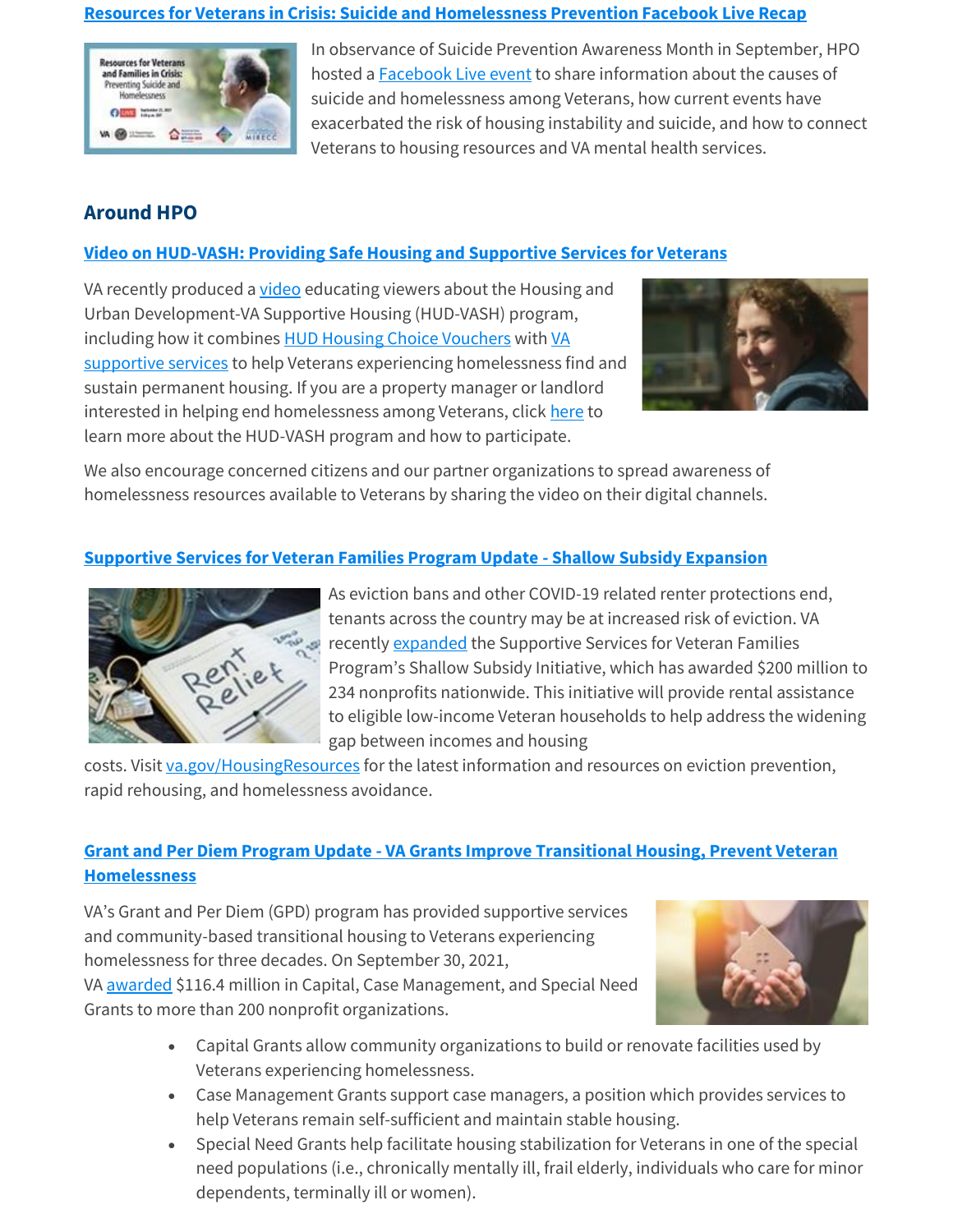These grants support organizations that provide transitional housing and supportive services for Veterans experiencing homelessness.

#### **[Status Query and Response Exchange System](https://www.va.gov/homeless/squares)**



Status Query and Response Exchange System (SQUARES) is a VA web application that provides VA employees and external homeless service organizations with reliable, detailed information about Veteran eligibility for VA health care and homeless programs. If your organization has a business need for SQUARES and you would like to become an authorized user, follow the instructions

on [va.gov/homeless/squares.](https://www.va.gov/homeless/squares) Click [here](https://www.youtube.com/watch?v=KTDw4Lh7Kso) to view the explainer video about how SQUARES helps Veterans experiencing or at risk of homelessness.

### **HPO COVID-19 Response and Updates**



Life has been challenging and unpredictable since the start of the pandemic. If you or a Veteran you know is struggling to pay housing-related costs due to the effects of COVID-19, VA can help. VA and other government agencies offer resources that can assist Veterans and their families avoid homelessness. Click [here](https://www.va.gov/homeless/housingresources/index.asp) to learn more.

VA encourages all Veterans, service members, and their families to learn more about COVID-19 preventive measures, including the benefits of safe and effective COVID-19 vaccines and booster shots. VA follows the Centers for Disease Control and Prevention (CDC) recommendations on COVID-

19 [booster shots and third doses.](https://www.va.gov/health-care/covid-19-vaccine/booster-shots-and-additional-doses/#the-difference-between-an-addi) The Food and Drug Administration (FDA) authorized Pfizer-BioNTech vaccine booster shots in September and it is anticipated that both the Moderna and Janssen (Johnson & Johnson) vaccines will be authorized this month. Additionally, the CDC now recommends a third vaccine dose for certain groups of people who have received the Pfizer-BioNTech vaccine and have weakened immune systems.

VA will contact Veterans eligible for a COVID-19 booster shot based on the information in their VA health record. Please note this may take some time. Veterans who are not contacted by VA may contact their VA health care team to discuss eligibility and schedule appointments. Veterans should speak with their health care provider if they have any questions or concerns about COVID-19 treatments or vaccines.

# **HPO Staff Spotlight: Anthony Warren**



Retired Army combat engineer Anthony Warren is an inspiration to friends, family, and Veterans alike. After two overseas tours of duty and ten years in the military, Warren left the Army in 2001 and found assistance through several VA programs and services offered to Veterans, including the Housing and Urban Development-VA Supportive Housing (HUD-VASH) program. He is now a champion for programs that help Veterans transition seamlessly into civilian life. Click [here](https://blogs.va.gov/VAntage/95086/veteran-recovery-leads-to-role-as-a-hud-vash-peer-support-specialist/) to learn more about Mr. Warren's inspiring story.